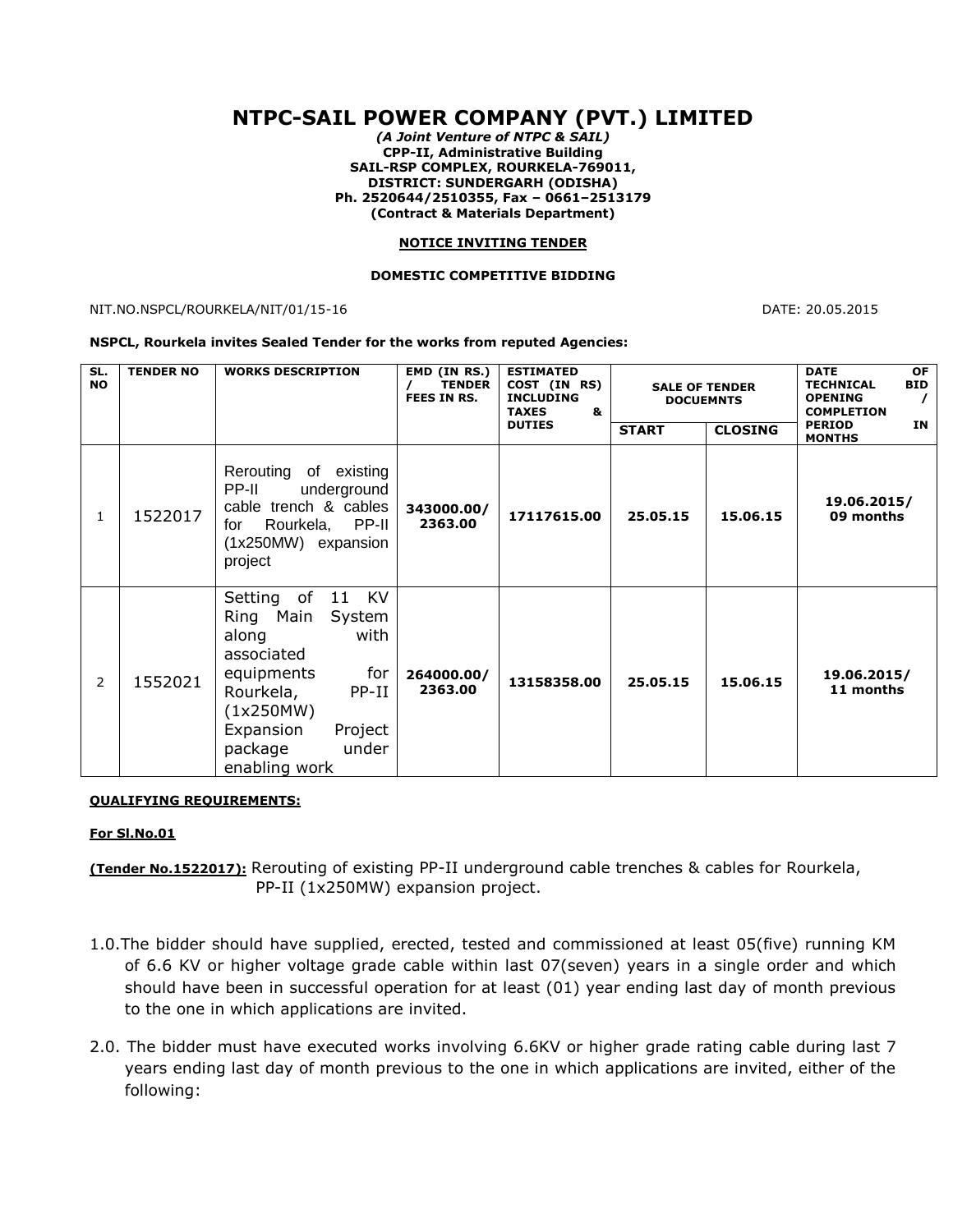- *i) Three similar completed works costing not less than the amount equal to Rs.69 Lakhs each(Rupees Sixty Nine lakhs).* **"OR"**
- *ii) Two similar completed works costing not less than the amount equal to Rs.86 Lakhs each(Rupees Eighty Six lakhs).* **"OR"**
- *iii) One similar completed work costing not less than the amount equal to Rs.137 Lakhs (Rupees One Hundred thirty Seven lakhs).*
- 3.0. Financial Criteria: The average annual Turnover of the bidder, in the preceding three (3) financial years as on the date of techno-commercial bid opening, shall not be less than Rs.229 lakhs (Rupees Two Hundred Twenty Nine lakhs only).
	- 4.0. The bidder must have valid Electrical license of Odisha State. Bidder having license of other state or Central Govt. shall obtain license of Odisha & other statutory requirements if any and submit copy of the same to executing authority of NSPCL, as required within 30 days from the date of issue of LOI.

# **NB:**

- 1. For QR number 1.0, 2.0, bidder must submit documentary evidence in support of meeting QR like copy of works completion certificate from the client /last running bill / measurement book of last bill paid / protocol jointly signed by owner and contractor/works bills along with the LOA copy.
- 2. For QR number 3.0, bidder shall submit Audited Balance Sheet and Profit & Loss Account for the specified period. In case where Audited results for the last preceeding FY are not available, certificate of financial statements from a practicing Chartered Accountant shall also be considered acceptable. Other income shall not be considered for arriving annual turnover.
- 3. The word "Executed" means that the bidder should have achieved the progress specified in the PQR even if the total contract is not completed/closed. The same shall be supported by documentary evidence issued by the owner.
- 4. For QR number 4.0, bidder shall submit documentary evidence in support of having Electrical License.
- 5. The term "Similar works" means bidder must have executed works involving 6.6 KV or higher grade cable.

### **For Sl.No.02**

**(Tender No.1522021):** Setting of 11 KV Ring Main System along with associated equipment's for Rourkela, PP-II (1x250MW) "Expansion Project" package under enabling work.

- 1.0.The bidder should have designed, supplied, erected and commissioned at least 3.5 running KM of 11 KV and higher voltage grade overhead line / 6.6 KV (UE) / 11KV (E) or higher voltage grade underground cable with at least two (2) no's 11 KV or higher voltage level distribution sub-station in single or in two work orders and which should have been in successful operation for at least one (1) year ending last day of month previous to the one in which applications are invited.
- 2.0.The bidder must have executed works involving overhead lines & cabling of 11 KV rating and above during last 7 years ending last day of month previous to the one in which applications are invited, either of the following :
	- *ii) Three similar completed works costing not less than the amount equal to Rs.53 Lakhs each(Rupees Fifty Three lakhs).* **"OR"**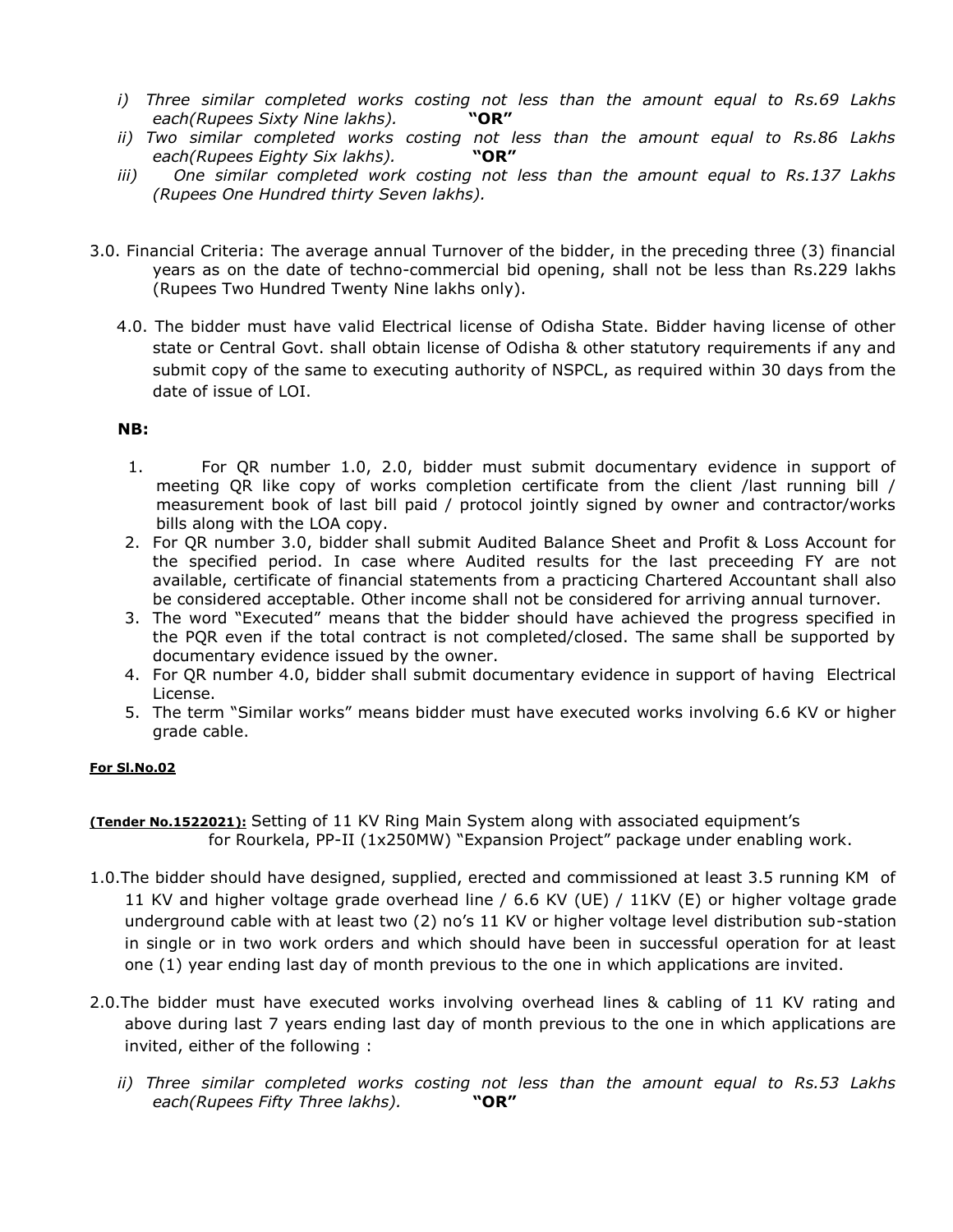- *iv) Two similar completed works costing not less than the amount equal to Rs.66 Lakhs each(Rupees Sixty Six lakhs).* **"OR"**
- *v) One similar completed work costing not less than the amount equal to Rs.106 Lakhs (Rupees One Hundred Six lakhs).*
- 3.0. Financial Criteria: The average annual Turnover of the bidder, in the preceding three (3) financial years as on the date of techno-commercial bid opening, shall not be less than Rs.144 lakhs (Rupees One Hundred Forty Four lakhs only).
- 4.0. The bidder must have valid Electrical License of Odisha State. Bidder having license of other state or Central Govt. shall obtain license of Odisha & Other statutory requirement, if any and submit copy of the same to executing authority of NSPCL, as required within 30 days from the date of issue of LOI.

## **NB:**

- 6. For QR number 1.0 & 2.0, bidder must submit documentary evidence in support of meeting QR like copy of works completion certificate from the client /last running bill / measurement book of last bill paid / protocol jointly signed by owner and contractor/works bills along with the LOA copy.
- 7. For QR No.3.0, the bidder shall submit Audited Balance Sheet and Profit & Loss Account for the specified period. In case where Audited results for the last preceeding FY are not available, certificate of financial statements from a practicing Chartered Accountant shall also be considered acceptable. Other income shall not be considered for arriving annual turnover.
- 8. The word "Executed" means that the bidder should have achieved the progress specified in the PQR even if the total contract is not completed/closed. The same shall be supported by documentary evidence issued by the owner.
- 9. For QR number 4.0, bidder shall submit documentary evidence in support of having Electrical License.
- 10. The "Similar works" means bidder must have executed works involving 11 KV or higher voltage grade overhead line / 6.6 KV (UE) / 11 KV (E) or higher voltage grade underground cable.

# **General Notes:**

- 1. Tender documents can be obtained from the office of AGM(C&M), NSPCL, Rourkela on any working day from the tender sale start date as indicated above. Tender documents will be sold up to 17.00 hours of last date of sale. Request for tender documents must accompany the cost of tender documents (Non-refundable) in the form of DD/ Bankers cheque in favour of NTPC-SAIL Power Company Private Ltd, Rourkela encashable at State Bank of India, Rourkela.
- 2. The bids shall be received up to 3.30 PM on due date of bid opening in the office of AGM(C&M) NSPCL, Rourkela and shall be opened at 3.45 PM on the same date in the presence of those bidders who wish to be present. If the date of opening happens to be a closed holiday, bids shall be received up to 3.30 PM and opened at 3.45PM on the next working day.
- 3. Request for tender documents received after the last date of sale of tender documents, due to delay on account of postal/courier service or without requisite amount of tender documents shall not be entertained.
- 4. Detailed specifications of job including scope of work/ supply and all terms and conditions of NIT shall be given in the tender documents.
- 5. Notwithstanding anything stated above, NSPCL reserves the right to assess bidder's capability and capacity to perform the contract, should the circumstances warrant such assessment in the overall interest of NSPCL and decision of NSPCL in this regard shall be final.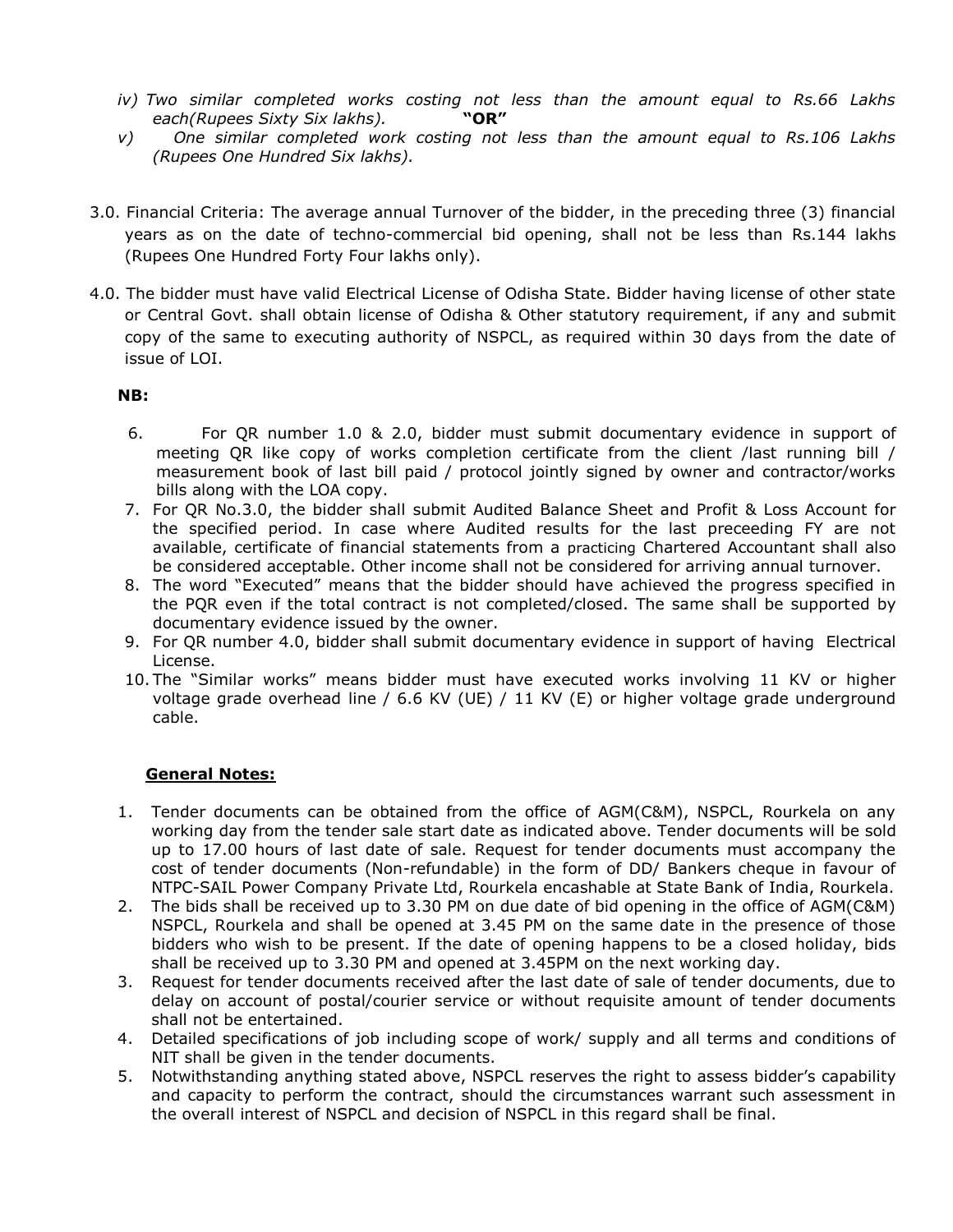- 6. The bidding documents shall be issued to all bidders upon their depositing the requisite cost of bidding documents along with request letter without prima-facie examination of qualification status. The qualification status shall be examined by the tender committee only during the process of evaluation. However, such issue of tender documents will not automatically mean that bidders are considered qualified.
- **7.** Single stage two envelope bidding system shall be adopted for the subject package.

## **First envelope shall contain**

- **a) EMD**
- **b) Letter of undertaking.**
- **c) Supporting documents for fulfilling the qualifying requirements.**
- **d) Signed and stamped tender documents, terms & conditions and unprice bid which shall be considered as technical bid & Second envelop shall contain**
- **e) price bid only duly filled in, signed and stamped.**
- **f) Both technical and price bids shall be submitted before bid submission time and date. Bidder shall clearly indicate on the respective envelopes as Technical Bid along with EMD details and Price bid.**
- 8. For fulfilling the Qualifying requirements, intending bidder shall be required to submit the following documents along with their technical bid.
- a. EMD in prescribed forms.
- b. Certificate of CA, Audited Profit & Loss Statement shall be accepted in support of Annual turnover.
- c. Copies of work orders/purchase order covering awarded value, detailed scope of work/ terms & conditions/ bill of quantities **along with proof of execution/ completion certificate as per above qualifying requirement.** The bidder shall provide the reference list with contact address.
- d. Independent Provident Fund (PF) Code Number of their establishment registered with the Regional Provident Fund Commissioner (RPFC).
- e. Firm's documents like Memorandum & Articles of association/ Partnership/ Proprietorship Deed/ Certificate of Incorporation etc., with latest changes if any.
- f. Income Tax Permanent Account Number (PAN), Sale Tax registration numbers & Service Tax registration number.
- g. Vendor should submit Independent Employees State Insurance Corporation (ESIC) code number of their establishment (17 digit code). If the same is not applicable documentary evidence for the same should be submitted along with bid.
- 9. Intending bidders who fulfill the above-stipulated qualifying requirements are advised to visit the site to familiarize themselves with the nature and quantum of work/supply and site conditions.
- 10. Envelope containing Technical Bid, EMD and supporting documents for fulfilling the Qualifying Requirements will be opened first as on Technical Bid Opening date. Price bids of only those bidders will be opened who meet the criteria of Qualifying Requirements as specified above.
- 11. NSPCL shall not be responsible for any loss/ postal delays/ non-receipt of request for Tender documents, bids etc sent by postal/courier.
- 12. If the last date of receiving application and date of bid opening coincides with a holiday, the date will be shifted to the next working day.
- 13. Tender without earnest money deposit (EMD)/ inadequate amount of EMD and not in prescribed form are liable to be rejected.